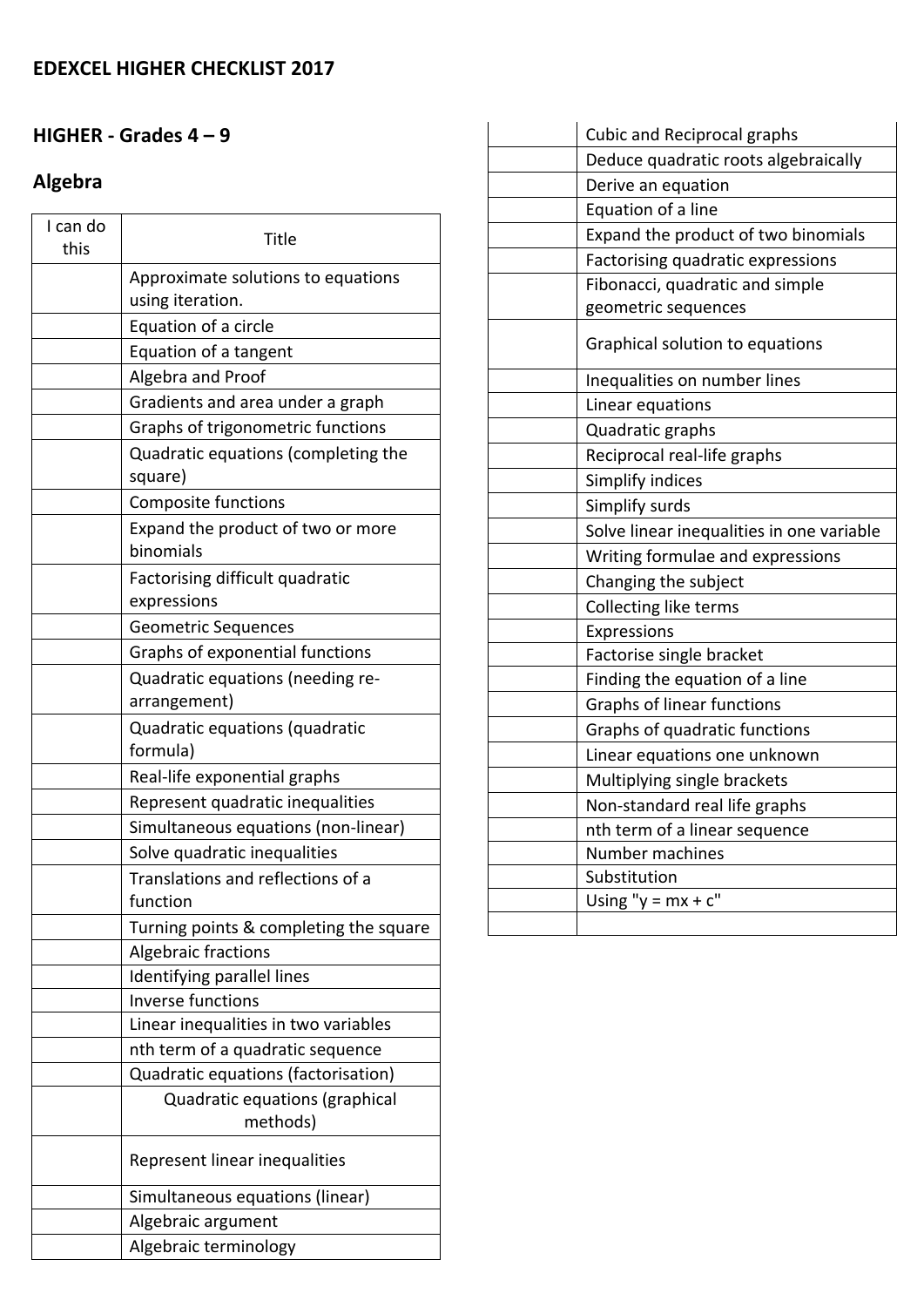# **Geometry and Measures**

| I can do<br>this | Title                                 |
|------------------|---------------------------------------|
|                  | Circle theorems                       |
|                  | Vector arguments and proof            |
|                  | Area of a triangle                    |
|                  | <b>Cosine Rule</b>                    |
|                  | Pythagoras and trig 2D and 3D         |
|                  | Sine Rule                             |
|                  | <b>Combined transformations</b>       |
|                  | <b>Congruence and Similarity</b>      |
|                  | Standard trigonometric ratios         |
|                  | Arc lengths and sectors               |
|                  | Derive triangle results               |
|                  | Enlargements and negative SF          |
|                  | Loci                                  |
|                  | Pythagoras                            |
|                  | <b>Similarity and Congruence</b>      |
|                  | <b>Standard constructions</b>         |
|                  | Surface Area                          |
|                  | Trigonometric ratios                  |
|                  | Volume                                |
|                  | Alternate and corresponding angles    |
|                  | Area of a circle                      |
|                  | Areas of composite shapes             |
|                  | Areas of triangles, trapezia and      |
|                  | parallelograms                        |
|                  | <b>Bearings</b>                       |
|                  | Circle terminology                    |
|                  | Circumference of a circle             |
|                  | Congruent triangles                   |
|                  | <b>Enlargements and fractional SF</b> |
|                  | Perimeter of 2D shapes                |
|                  | Plans and elevations                  |
|                  | Polygons                              |
|                  | Solve geometrical problems            |
|                  | Vector arithmetic                     |
|                  | Volume of prisms                      |

### **Statistics**

| I can do<br>this | Title                              |
|------------------|------------------------------------|
|                  | <b>Boxplots</b>                    |
|                  | Cumulative frequency               |
|                  | Histograms with unequal            |
|                  | class widths                       |
|                  | <b>Quartiles and Interquartile</b> |
|                  | Range                              |
|                  | Histograms with equal class        |
|                  | widths                             |
|                  | Scatter graphs                     |
|                  | Comparing data using               |
|                  | graphs                             |
|                  | <b>Comparing Distributions</b>     |
|                  | Correlation                        |
|                  | Population                         |
|                  | Sampling                           |
|                  | <b>Scatter Diagrams</b>            |
|                  | Time series                        |

# **Probability**

| I can do<br>this | Title                          |
|------------------|--------------------------------|
|                  | <b>Conditional Probability</b> |
|                  | Probability of dependent       |
|                  | events                         |
|                  | Probability of independent     |
|                  | events                         |
|                  | Mutually exclusive sum         |
|                  | <b>Relative Frequency</b>      |
|                  | <b>Tables and Grids</b>        |
|                  | <b>Theoretical Probability</b> |
|                  | <b>Unbiased Samples</b>        |
|                  | Venn Diagrams                  |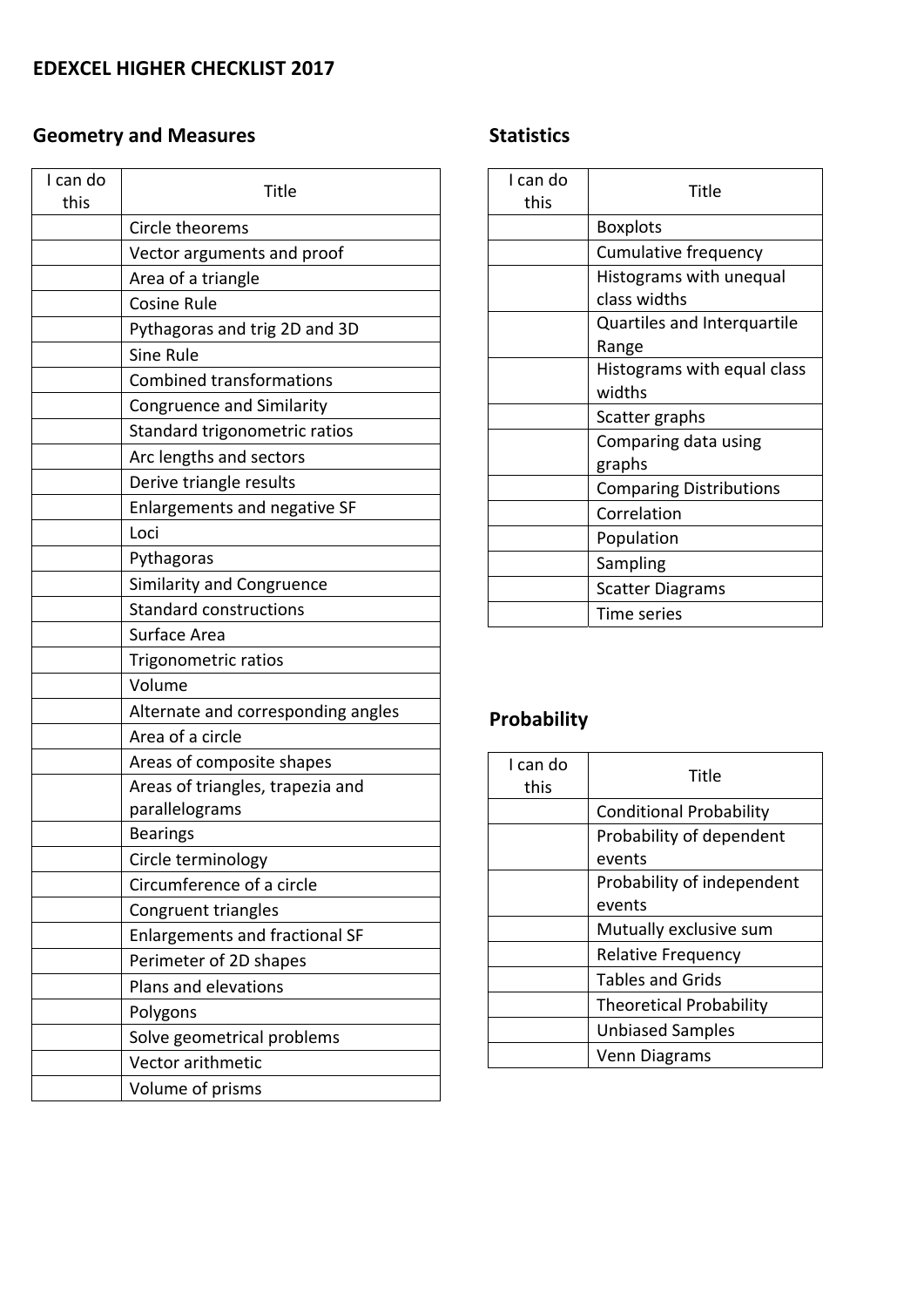#### **EDEXCEL HIGHER CHECKLIST 2017**

#### **Number**

| I can do<br>this | <b>Title</b>                         |
|------------------|--------------------------------------|
|                  | Surds                                |
|                  | Index Laws (negative and fractional) |
|                  | Product rule                         |
|                  | <b>Recurring Decimals</b>            |
|                  | Upper and lower bounds               |
|                  | Finance 1                            |
|                  | <b>Powers and Roots</b>              |
|                  | Product of prime factors             |
|                  | <b>Using Pi</b>                      |
|                  | Calculating with fractions           |
|                  | <b>Error intervals</b>               |
|                  | <b>Index Laws</b>                    |
|                  | Limits of accuracy                   |
|                  | Adding and subtracting fractions     |
|                  | Checking calculations                |
|                  | Compound measures                    |
|                  | Converting metric units              |
|                  | Estimation                           |
|                  | Fractions and percentages            |
|                  | Fractions and ratio problems         |
|                  | Interpret calculator displays        |
|                  | LCM and HCF                          |
|                  | Multiples and factors                |
|                  | Multiplying fractions                |
|                  | Operations                           |
|                  | Order of operations                  |
|                  | Powers                               |
|                  | Rounding                             |
|                  | <b>Standard Form</b>                 |
|                  | Terminating decimals and fractions   |

| I can do<br>this | <b>Title</b>                              |
|------------------|-------------------------------------------|
|                  | Gradients and the rate of<br>change       |
|                  | General iterative processes               |
|                  | Direct and inverse                        |
|                  | proportion                                |
|                  | <b>Compound Units</b>                     |
|                  | Gradient & the rate of                    |
|                  | change                                    |
|                  | Growth and decay                          |
|                  | Interpret Proportion                      |
|                  | Percentage change                         |
|                  | Problems with compound                    |
|                  | units                                     |
|                  | Scale factors and similarity              |
|                  | Simple Interest and                       |
|                  | <b>Financial Maths</b>                    |
|                  | <b>Solve Proportion Problems</b>          |
|                  | Compare Fractions,                        |
|                  | <b>Decimals and Percentages</b>           |
|                  | Compare lengths, area,                    |
|                  | volume                                    |
|                  | Comparing quantities as a                 |
|                  | ratio                                     |
|                  | Division of a quantity as a               |
|                  | ratio                                     |
|                  | Express one quantity as a %<br>of another |
|                  | Percentage change                         |
|                  |                                           |
|                  | Problems involving ratio                  |
|                  | Proportion and ratio                      |
|                  | <b>Ratio and fractions</b>                |
|                  | <b>Ratio Sharing</b>                      |

#### **Exam details:**

**Edexcel GCSE Mathematics A ‐ Higher**

**Exam Dates:** 

**Paper 1 (non‐calc) – Thursday 25th May 2017 AM**

**Paper 2 (calc) – Thursday 8th June 2017 AM**

**Paper 3 (calc) – Tuesday 13th June 2017 AM**